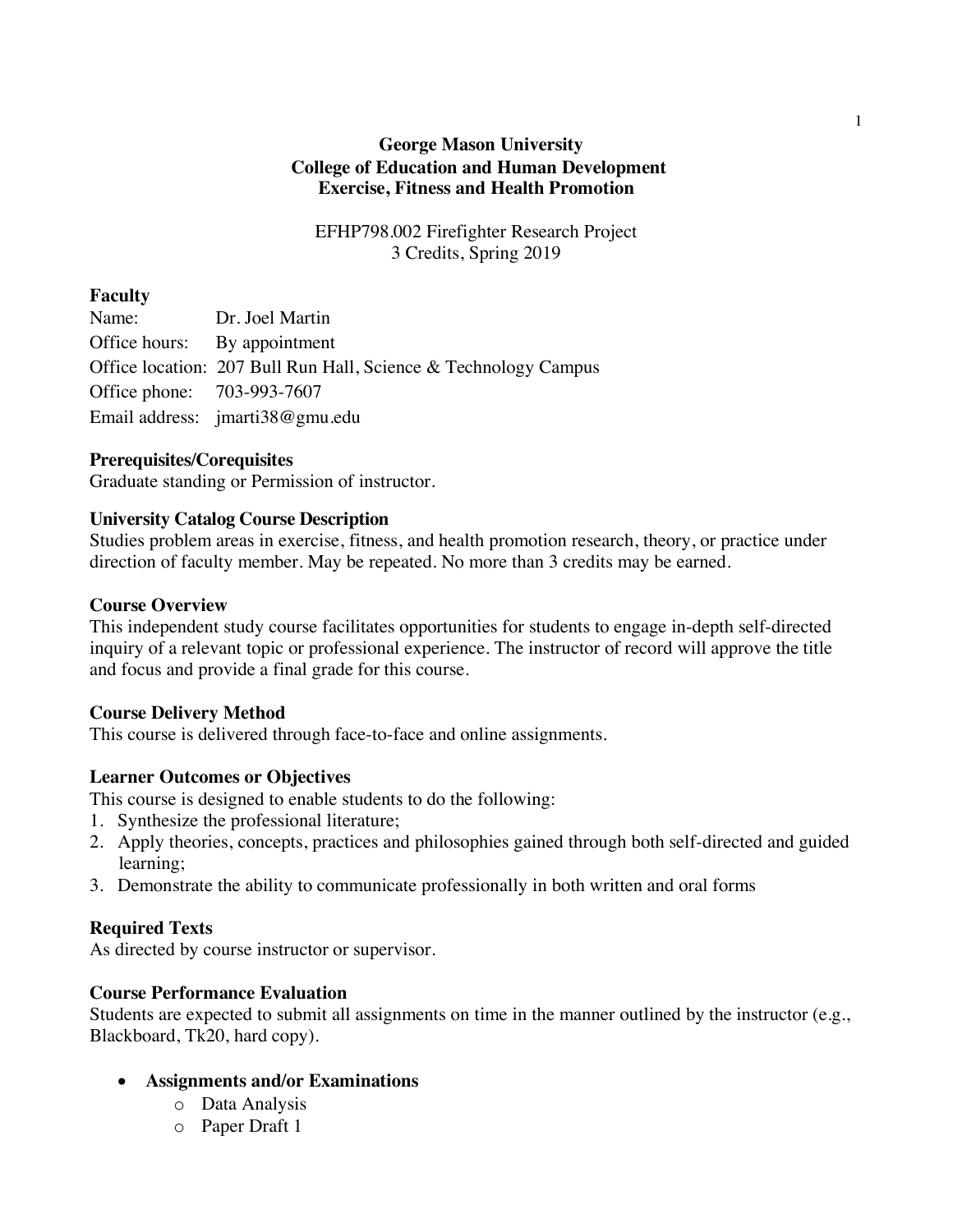- o Paper Draft 2
- o Final Paper Draft and Presentation Due
- o Paper Related Documents Submission (e.g. reference library, pdf reference articles, photographs, videos, raw data etc.) and other materials as deemed appropriate by instructor

### • **Other Requirements**

o Weekly meetings with instructor

#### • **Grading**

| <b>POINTS TOTAL</b> |
|---------------------|
| 20                  |
| 10                  |
| 20                  |
| 30                  |
| 10                  |
| 100                 |
|                     |

### **Course Grading Scale**

The student's final letter grade will be earned based on the following scale:

Satisfactory  $= 75$  to 100 Total Points Not Satisfactory = less than  $75$  Total Points

Note:\* Although a B- is a satisfactory grade for a course, students must maintain a 3.00 average in their degree program and present a 3.00 GPA on the courses listed on the graduation application.

### **Professional Dispositions**

See https://cehd.gmu.edu/students/polices-procedures/

#### **Class Schedule**

| We                      | Date | <b>Topic</b>                                                                 | <b>Assignment Due</b><br>Date |
|-------------------------|------|------------------------------------------------------------------------------|-------------------------------|
|                         | 1/24 | Data Analysis – Present Data & Analysis<br>*Use PPT to present data analysis | Data Analysis PPT             |
| $\mathbf{2}$            | 1/31 | Introductions – writing $&$ feedback                                         | Draft of Introduction         |
| 3                       | 2/7  | Introductions – present & feedback<br>*Use PPT to present introduction       | Introduction PPT              |
| $\overline{\mathbf{4}}$ | 2/14 | Methods – writing $\&$ feedback                                              | Draft of Methods              |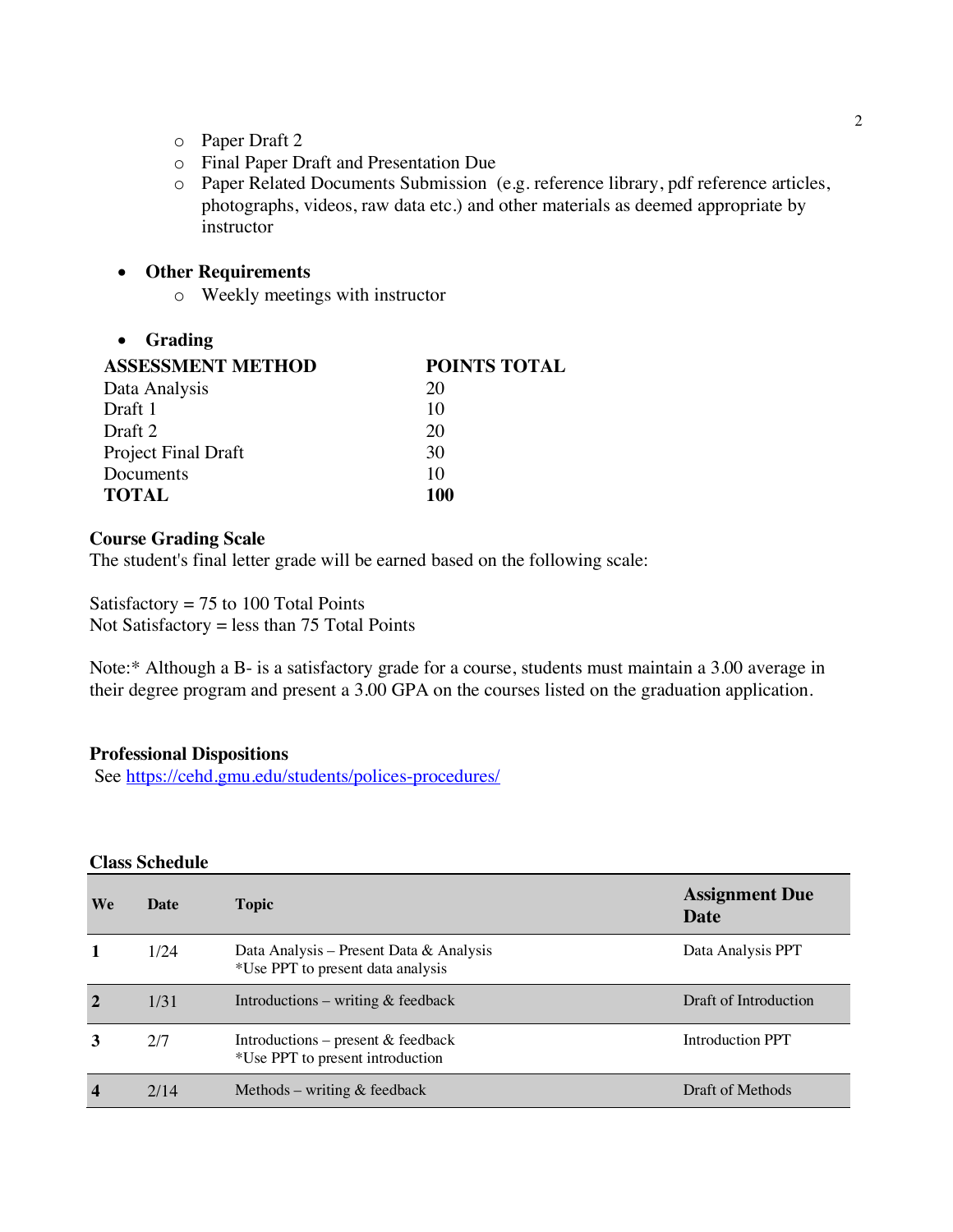| 5         | 2/21 | Methods – present $&$ feedback<br>*Use PPT to present methods                                                                           | Methods PPT                                        |
|-----------|------|-----------------------------------------------------------------------------------------------------------------------------------------|----------------------------------------------------|
| 6         | 2/28 | Results – writing $&$ feedback<br>Abstracts - writing & feedback                                                                        | <b>Draft of Results</b>                            |
| 7         | 3/7  | Results - present & feedback<br>*Use PPT to present results                                                                             | <b>Data Analysis Due</b><br>Sunday @ Midnight      |
| 8         | 3/14 | <b>Spring Break</b>                                                                                                                     |                                                    |
| 9         | 3/21 | Discussion - writing $&$ feedback                                                                                                       | Draft 1 Due Sunday @<br>Midnight                   |
| <b>10</b> | 3/28 | Discussion – present $&$ feedback<br>*Use PPT to present discussion                                                                     | Draft of Discussion                                |
| 11        | 4/4  | Journal Selection & Formatting<br>*Come to class with 3 journals to submit study to $-$ be prepared to<br>discuss pros and cons of each |                                                    |
| 12        | 4/11 | Feedback & Writing Day<br>Developing a poster                                                                                           | Draft 2 Due Sunday @<br><b>Midnight</b>            |
| 13        | 4/18 | Poster Feedback                                                                                                                         | Draft of Poster                                    |
| 14        | 4/25 | Feedback & Writing Day                                                                                                                  | <b>Final Draft Due Sunday</b><br>@ Midnight        |
| 15        | 5/2  | <b>Practice Presentations</b>                                                                                                           |                                                    |
| <b>16</b> | 5/9  | <b>Final Presentations</b>                                                                                                              | <b>Final Documents,</b><br><b>Presentation Due</b> |

Note: Faculty reserves the right to alter the schedule as necessary, with notification to students.